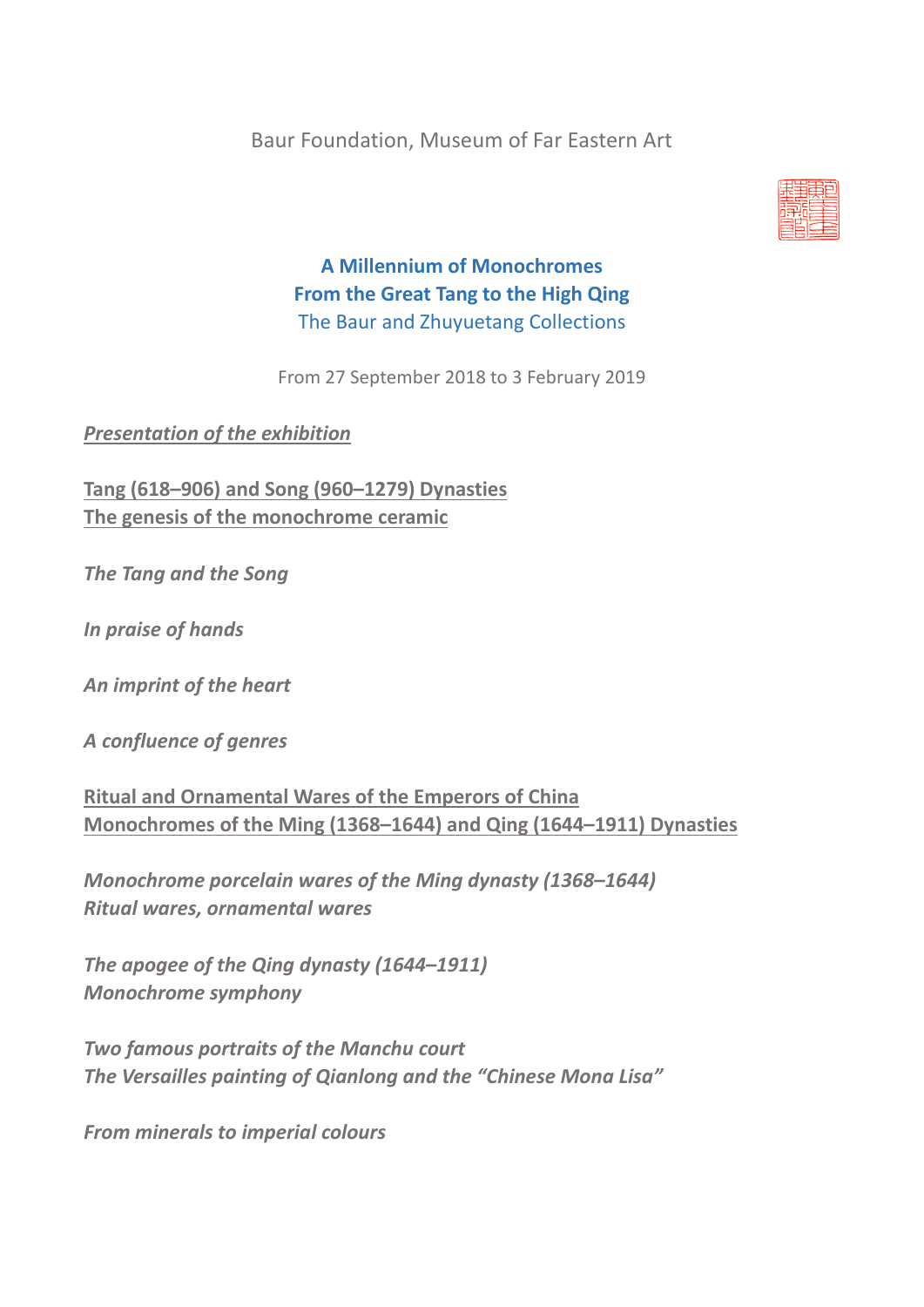### **Presentation of the exhibition**

This exhibition brings together two hundred outstanding works of world renown for the first time in Europe. The jewels of the collection of the Swiss businessman Alfred Baur, imperial porcelain wares that he acquired between 1928 and 1951 in close cooperation with the Japanese art dealer Tomita Kumasaku, are matched by the exceptional collection from the Zhuyuetang (The Hall of Bamboo and Moon) formed in Hong Kong from the end of the 1980s by Richard Kan, an art lover as fervent as he is erudite, who very early on became fascinated by the art of monochrome ceramics.

Having exhibited, in *The Monochrome Principle* in 2010, a selection of its precious Chinese ceramics alongside the important collection of lacquer wares from the Meiyintang and the Museum für Lackkunst of Munster, as well as with works characteristic of contemporary Western painting and prints, the Baur Foundation had already demonstrated close interest in the history under review. The occasion provided the opportunity to examine the fundamentals of art by comparing the aesthetics of these highly refined Chinese monochrome pieces, with their millenary past, to the most advanced pictorial research stimulated by Kazimir Malevich's *Black Square*.

Merely through the suggestive power of their colours, the ceramics' glazes, devoid of all decorative and narrative purpose, have much in common with certain aspirations of avant-garde painters. The fascination of their chromatic energy and their purity also aspire to the universal, as is evinced by the many affinities shared by Alfred Baur and Richard Kan. Regardless of the geographic and temporal distances that separate these two men, and the destiny of their collections, what stand out are clearly the enlightening dialogues and complicity that occur naturally between the pieces.

In its attempt to bring out the subtleties and equivalences to be found in these colour ranges, the exhibition endeavours to highlight what it is that, across the long history of monochrome porcelain, nurtures and modulates the aesthetic of these objects. The organisation of the rooms in the exhibition sets the works in their historical, artistic and technical context. Introduced by the foundational tradition of the Tang (618–907) and Song (960–1279) periods, the exhibition focuses on the extraordinary advances made in both ritual and profane imperial monochrome porcelain during the Ming (1368–1644) and Qing (1644–1911) dynasties.

As a result of significant loans from the Musée des châteaux de Versailles et de Trianon and the musée des Beaux-Arts de Dole, visitors will be able to admire two famous portraits of a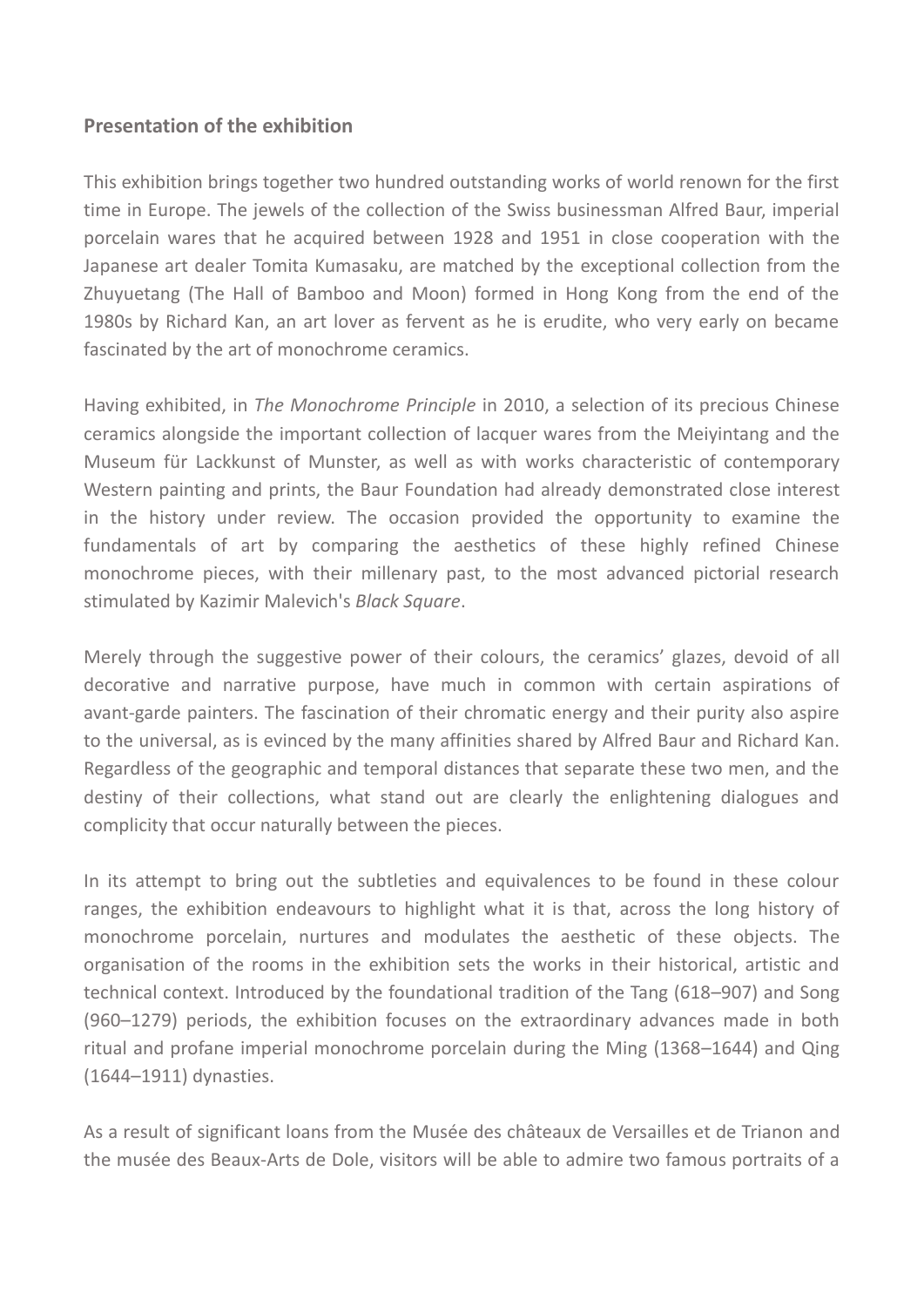Qing-dynasty emperor and his concubine: the sovereign Qianlong (r. 1736–95), who is depicted on the delicate porcelain plaque produced at Sèvres, and the "Chinese Mona Lisa", a painting attributed to the Jesuit painter from Dole, Jean-Denis Attiret, who will together survey the monochrome symphony.

In addition, a presentation of minerals from the Muséum d'histoire naturelle de Genève will explain technical aspects associated with the role of metal oxides in the colouring of porcelain glazes.

Exhibition curator: Laure Schwartz-Arenales Design: Nicole Gérard, with the help of Corinne Racaud Catalogue authors: Monique Crick, Peter Lam and Laure Schwartz-Arenales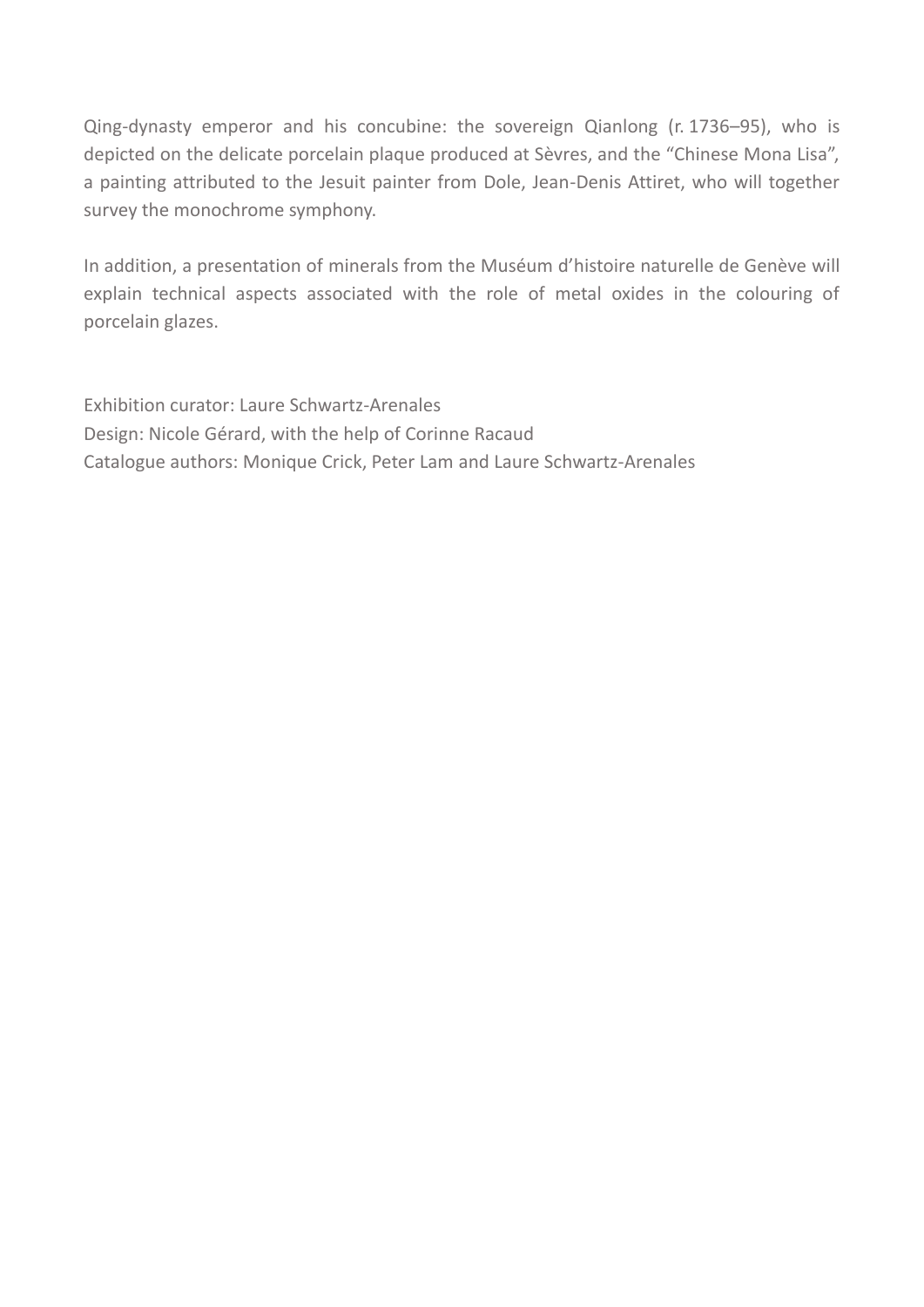### **Tang (618-906) and Song (960-1279) Dynasties The genesis of the monochrome ceramic**

### *The Tang and the Song*

Following the rebellion of General An Lushan in 763, the golden age of the cosmopolitan and centralised Tang empire, whose influence radiated from its capital Changan well beyond its borders, along the famous silk roads in particular, was succeeded by a progressive fragmentation of power that would ultimately lead to the dismantling of the empire in 907 in spite of its constant economic growth. Bringing an end to the intense political upheaval represented by the Five Dynasties and Ten Kingdoms period, in 960 the Song emperor Taizong succeeded in reunifying the territory and founding the Song dynasty with its capital in the city today called Kaifeng, which he founded in Henan on the Yellow River.

Progressively replacing the warrior nobility of the Tang dynasty, a bureaucracy of literate officials had under its control an army stationed on the empire's northern borders to counter the constant threat of "barbarian" peoples. Faced by the onslaught of the Jürchens, a tribe subject to the Liao and the founders of the Jinn dynasty (1115–1234), and despite the diplomatic strategies employed to contain their attempts to invade, Emperor Huizong (r. 1101–25) ended by submitting and the court was forced to withdraw to the south and settle in Hangzhou in Zhejiang Province. Although subject to the repeated assaults of its belligerent neighbours, the Southern Song continued to develop a thriving social life symbolised by the commercial dynamism of its capital and the power of the local elites.

From a technical standpoint the tradition of monochrome ceramics, which dates back to the end of the 2nd millennium BCE during the first imperial dynasty of the Shang, was already solidly rooted in Chinese earth. While continuing and developing the advances made in previous centuries, the potters under the Tang and Song competed with one another in virtuosity to meet new criteria of appreciation generated by the growing importance of tea in society and the demands of a new refined and literate elite that was eminently sensitive to the polysemic portrayal of the landscape and, more generally, to the art of colours. Regardless of the differences in their historical contexts and the centuries that separate them, what makes these creations original is that, in the manner they were produced and appreciated, they both exploited and reflected an ambient poetry and the dynamism of a new culture.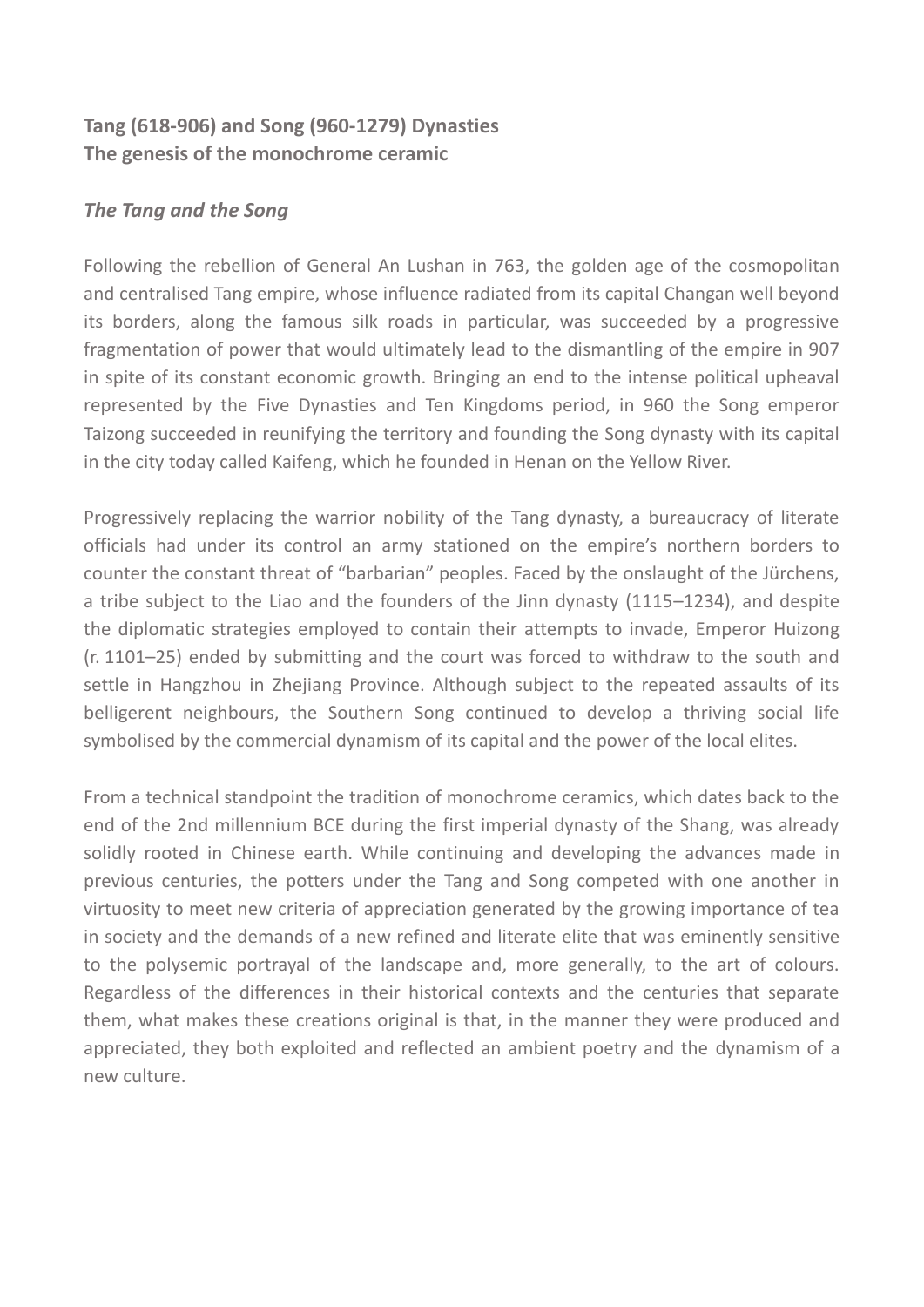### *In praise of hands*

On most monochrome ceramics of the Tang and Song periods it is possible to distinguish a few fine traces of fingernails on the outer edge of their bases. As a record of the instant of their creation that crosses the centuries, they are moving and tangible reminders of the presence of the hands of the craftsman. The traces, which reveal the tension in the potter's holding of the piece as he applied the glaze, would completely disappear on Ming and Qing imperial porcelain. The requirements, ideals and usages that the later imperial pieces had to satisfy would no longer tolerate the presence of marks of humanity. Far from being insignificant, as tiny and discreet as they are, such traces are directly associated with the existence and work of the craftsman and thus refer us to the status and production methods of the works on which they are found. Visible even on the most beautiful Tang and Song monochromes that bear the "Ying" or "Guan" (official) marks reserved for the emperor and his court, they indicate a certain degree of freedom and independence enjoyed by the potter. A sort of spontaneous signature, they make these ceramics – personalised and intimately associated with a specific regional environment – works of art in their own right. Unlike the Ming period, during which the rapid intensification and increase in the production of quality monochrome porcelain went hand in hand with its centralisation in the imperial factory in Jingdezhen, Song ceramics in particular are first and foremost local, "individual" creations associated with a master potter and reflect the vitality, autonomy and multiplicity of the kilns scattered around the entire country.

### *An imprint of the heart*

Like the hermit artist who played on the infinite subtleties of expression made possible by the concentration, splashing or dilution of ink, master potters during the Song dynasty were skilled at representing and suggesting pure "natural" landscapes by means of the purification of the clay, the variation of the iron or copper content of the oxides, and the strict control of the firing atmospheres through variation of the quantity of oxygen permitted. For Guo Ruoxu, the great theoretician of the Northern Song, as for all Chinese literary artists, like an "imprint of the heart" (*xinyin*), artistic creation lies in the ability to develop nature (*tianxing*) harmoniously and without effort, in order to achieve long life, the supreme quality being what is natural (*ziran*). From this point of view too, like the random application of ink on paper or silk, the unknown factor in the firing process is part of the natural course of things and as such was accepted as an instance of ambient aesthetic criteria. This was the case, for example, with the formation of deep, dispersed layers of copper red on Jun stoneware, bubbles called "jade beads" caught in the glaze, and also the crackle generated by the differences in expansion of the body and its coating, whether the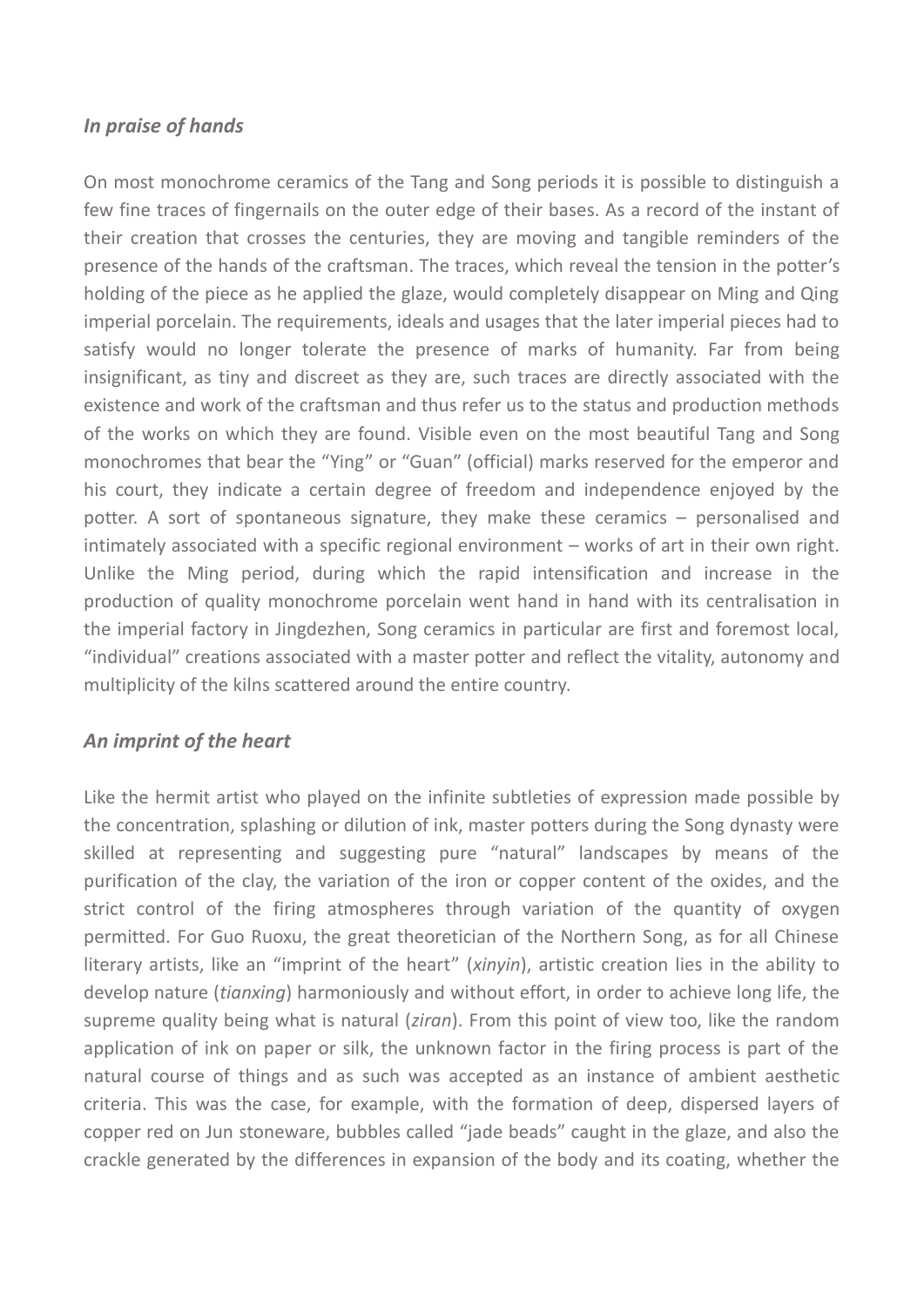crackle was discreet and lightly coloured (buff for the Ru and greyish for the Longquan) or dark (Guan stoneware). The crackle in particular, which was referred to as "iron wire and gold thread" or "fish scales", and derived from the iron ore deliberately applied on the cracks during the firing process while they were still hot, were accompanied by smaller cracks that continued to develop naturally and gradually on the outer skin of the coating, sometimes for several months. Like the painter-literato, who, after being fully permeated by his subject in order to become one with it, succeeded in transcending it and extending its "breath", the master potter seems to have succeeded in infusing his creation with a transcendent constellation of filaments that quiver with their own essence.

### *A confluence of genres*

Some *sancai* glazes, above all those produced in the kilns of Yue, Jun and Longquan, shared the same shimmering and poetic profusion as the greatest "blue and green" masterpieces (*qinglu shanshui*) that symbolised the tradition of Tang and Song academic painting, represented by the painters who adopted the approach of Li Si Xun (653–718). Similarly, the floral arrangements – incised with the vigorous lines seen in Xing and Ding porcelain, Yaozhou celadon and delicate *qingbai* porcelain, and characterised by the very vitreous pure white and the bluish tints of the Jiangxi region in the south – dialogued with the calligraphy and paintings of flowers and birds in vogue at the court of the artistic emperor Huizong. Finally, many of these works reflect the spiritual outlook of the enlightened and virtuous painter, who, employing the resources offered by monochromy, allowed the spontaneous movement of nature to infuse his work. Among the ceramics most closely affected by this literary, Confucian and landscape aesthetic, and which found favour with imperial taste, were in particular the southern celadons, the Ding, the Jun, and above all the Ru.

Thus, while each piece, whether ceramic or pictorial, falls within a specific category and compels distinctive limitations and styles on account of the materials and method of fabrication used, the art of the monochrome during these periods, considered from the standpoint of the production context in which the individual artistry and prowess of a master potter were encouraged, as well as appreciation of that art, seems in any case to have transcended the boundaries and hierarchies between decorative objects and painting. Aside from their practical and ornamental functions, and their elegant floral motifs that enthralled the imperial court, these highly tactile works were nonetheless also "imprints of the heart" (*xinyin*).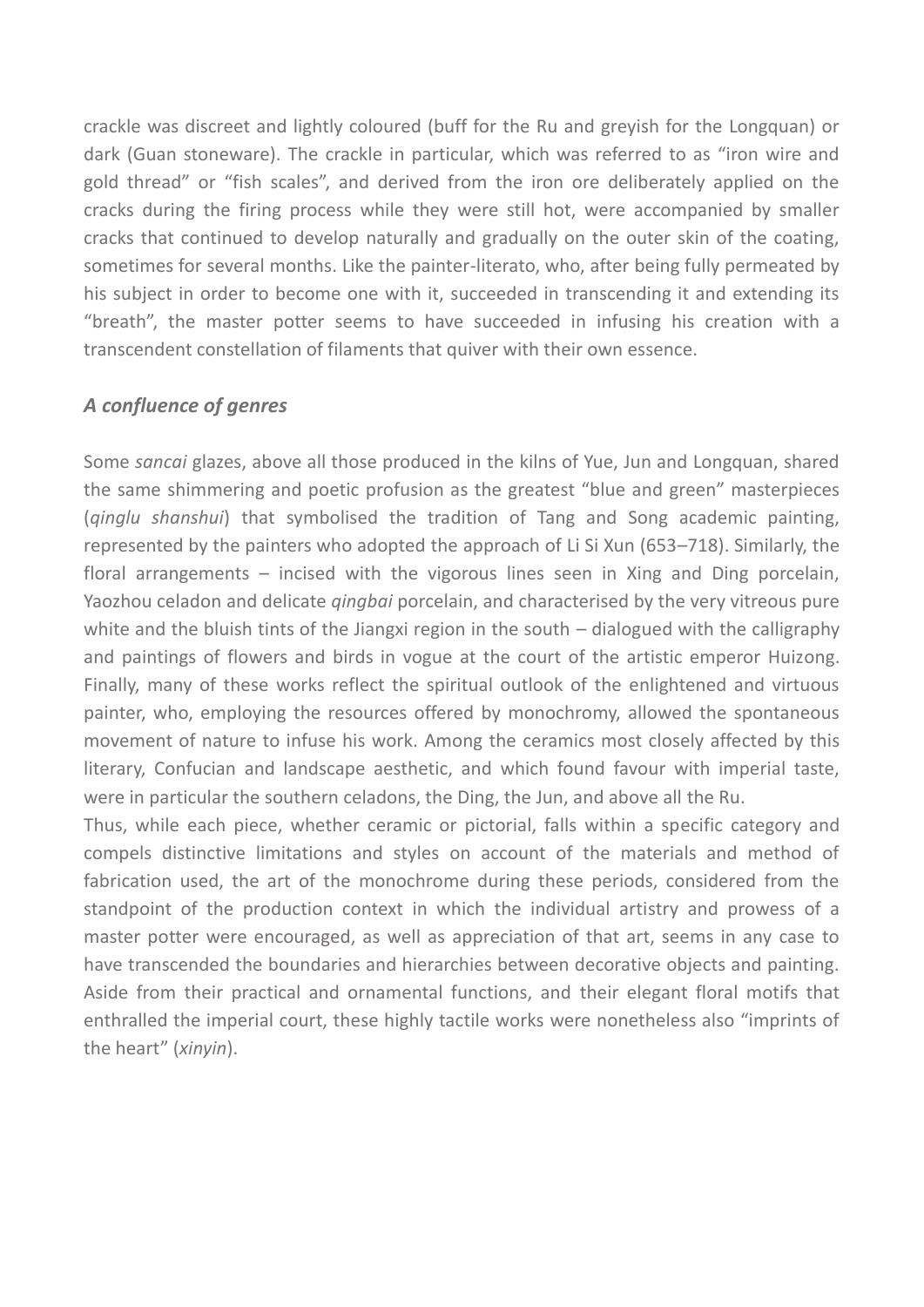### **Ritual and Ornamental Wares of the Emperors of China Monochromes of the Ming (1368–1644) and Qing (1644–1911) Dynasties**

# *Monochrome porcelain wares of the Ming dynasty (1368–1644) Ritual ware, ornamental ware*

Arising out of the popular revolts against the Mongols, the Ming national dynasty was founded by the Hongwu emperor in 1368. A sound administrator, in 1384 Hongwu re-established the system of imperial exams and started on economic reconstruction. He promoted diplomatic relations with other Asian states while restricting foreign trade and creating the foundations of a centralised imperial power that would remain the model followed until the end of the empire.

Beginning in the second year of his reign, Hongwu issued edicts decreeing that thenceforth the containers used in sacrificial rituals should be made from either ceramic or gourds. With this change, which not only conformed to the *Book of Rites* but also saved metal, he began a tradition that would make the imperial manufactory founded in the town of Jingdezhen in 1369 famous right around the world. Geographically, the town was ideally situated near rivers that furnish the necessary water and enable the transportation of raw materials and finished products. Geologically, Jingdezhen had the required resources close at hand: porcelain stone and kaolin. The secret of the success of Jingdezhen's craftsmen lay in the combination of these two elements: poor in aluminium oxide but rich in potassium and sodium, lacking plasticity and resistance, porcelain stone was mixed with kaolin to render the material more suited to moulding, to give better resistance during firing and to allow the manufacture of large pieces. The official workshops (*guanyao*) were located in a ring around Zhushan while private workshops (*minyao*) were scattered in the district of the town, in Hutian and near the East River. They were placed under the control of the Ministry of Works (*Gongbu*), itself under the supervision of the Grand Secretariat (*Neige*) that answered directly to the emperor. The inclusion of reign marks began under the Yongle emperor (1403–24). Whereas the decorative *blue-and-white* wares, that had triumphed on foreign markets during the Yuan dynasty, enjoyed great success in the imperial court from the reign of the Xuande emperor (r. 1426–35), attention must be paid to the special attention given by the Ming emperors to the monochrome style. Representing themselves in this way as the heirs of the Song, they also adopted these pieces for ritual use.

The unity of the Chinese empire rested on the sacred role of its ruler and it was through State rituals that the emperor was recognised as the Son of Heaven. Performed in different temples on fixed days, these ceremonies assured his authority while also establishing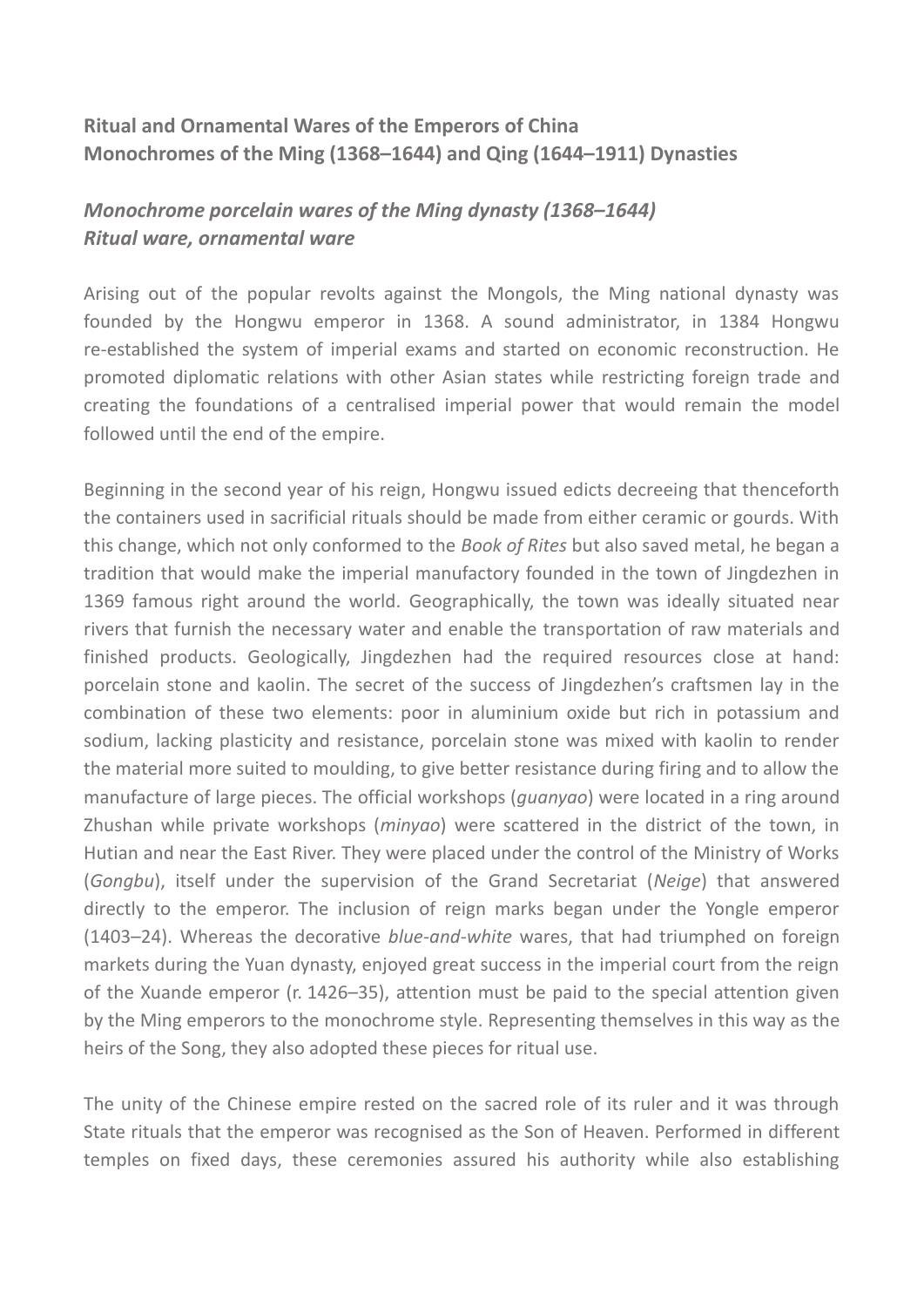terrestrial and cosmic order. Each ritual had corresponding liturgical clothing and objects, among which monochrome porcelain wares – dishes, jars, bowls – replaced the traditional bronze vessels with more complicated forms. Their colours were determined by the place in which they were to be used. Thus white was reserved for the offerings made to the Ancestors (*Fengxiandian*), for the Altar of the Moon (*Xiyuetan*), for the imperial tombs and for Buddhist and Taoist rituals; deep blue was reserved for the Altar of Heaven (*Tiantan*); red for the Altar of the Sun (*Chaoritan*); and yellow for the Altar of the Earth (*Diqitan*) and for the emperor himself.

This period saw the development of a range of monochrome colours, which, in addition to the ceremonial white, red, dark blue and yellow, included others not associated with ritual use, such as light blue, black, brown, celadon green, bluish-white, turquoise, green, iron red and imitations of several types of glaze from the Song dynasty, all of which came to be used to decorate ornamental and everyday wares. The varied artistic creations of the Ming dynasty, during which sixteen emperors reigned, paved the way for those of the Qing, during whose dynasty monochrome wares experienced their greatest splendour and were among the most brilliant successes of the period.

# *The apogee of the Qing dynasty (1644–1911) Monochrome symphony*

Called upon by the Ming emperor Chongzhen (r. 1627–44) to put down the peasant rebellions, the Qing, who derived from a group of Tungu tribes living in East Asia, took the city of Beijing from the rebel Li Zicheng in 1644, settled in, and, profiting from the general anarchy, put an end to the reign of the Ming. Under the guise of continuing the established tradition, the Manchu rulers set about reconstructing the State and economy essentially on the basis of the system of their predecessors.

Achieving its greatest size in the middle of the 18th century following the occupation of Tibet and Chinese Turkestan, with the latter being given the name Xinjiang ("New Frontiers"), the empire enjoyed exceptional cultural influence during the reigns of three great emperors: the collectors and art patrons Kangxi (r. 1662–1722), Yongzheng (r. 1723–35) and Qianlong (r. 1736–95). Admired by Europe during the age of the Enlightenment, their glory has been handed down to us in the writings of Catholic missionaries and painters, who had been allowed to enter the Chinese court since the end of the Ming. That glory is reflected in the two famous portraits in this exhibition.

Drawing on a millenary tradition, as well as on "foreign" Western enamels, monochrome porcelain wares were to reach unequalled sophistication during the reigns of these three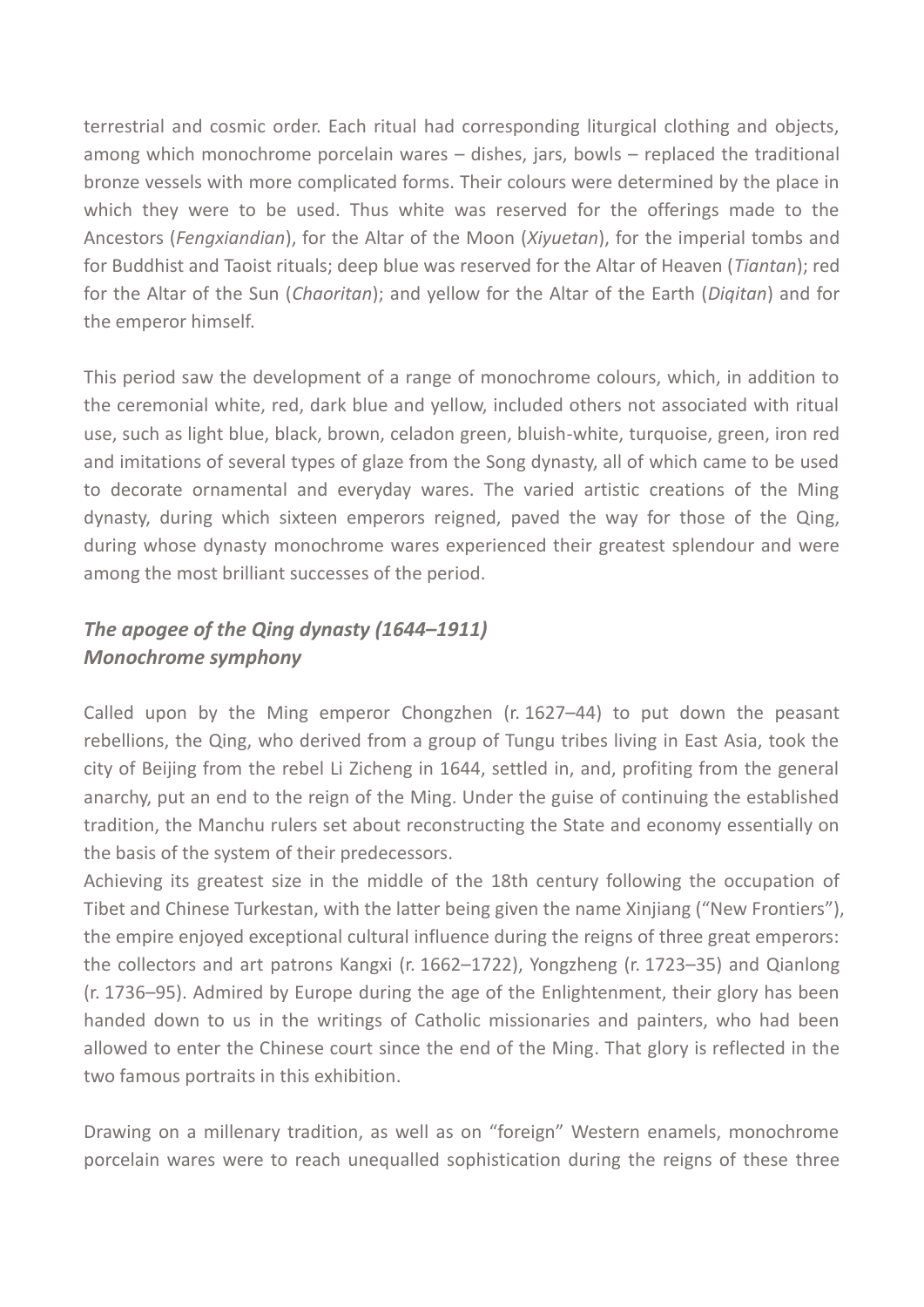enlightened sovereigns. For the fulfilment of official orders, the craftsmen in the imperial porcelain manufactory in Jingdezhen – whose extraordinary activity was described by the letters of the Jesuit father François-Xavier d'Entrecolles – supplied enormous quantities of ceramic wares to the palace, temples and State administrations. They were directed by superintendents who, unlike the eunuchs in the court of the Ming, were appointed by the emperor on the basis of their abilities and experience. Indisputably among the most important were Zang Yingxuan (1683–88), Nian Xiyao (1726–36) and Tang Ying (1736–53).

Appointed in 1728 by the Yongzheng emperor, Tang Ying distinguished himself in particular by his practical and theoretical knowledge; he stimulated the revival of classic glazes from the Song period (Ru, Jun, Ding, among others) while also experimenting with new colours. In his famous text *Taocheng shiyi jishi beiji* (*Commemorative stele on ceramic production*) written in 1735, he gave a precise description of some 57 types of ceramic wares and almost 40 monochrome glazes: celadons, "tea dust", "clair de lune", "peach bloom", "ox blood", "ruby red", "mirror black", coral red, lemon yellow, aubergine, turquoise and golden hues, as well as coverings included in this exhibition that illustrate the unmatched refinement and variety of the monochrome porcelain wares associated with the three great emperors of the Qing.

On the death of Tang Ying, the quality of the imperial manufactory in Jingdezhen was maintained for some thirty years thanks to Laoge, his faithful assistant and resident foreman, who had mastered the manufacturing process and succeeded in training a second generation of potters. In 1787, the Qianlong emperor, who was more concerned by clamping down on corruption than by the porcelain quality standards, passed the running of the manufactory to the region of Jiangxi – at the latter's request – without a resident director, while also downgrading the position of its supervisor to the level of the local magistrates and police chief. This development set in motion the progressive decline in the quality of the pieces produced in the imperial manufactory during the last period of the Qing dynasty.

### *Two famous portraits of the Manchu court The Versailles painting of Qianlong and the "Chinese Mona Lisa"*

Taking as its theme the production of ritual and ornamental wares, the exhibition *A Thousand Years of Monochromes* also presents a slice of history in which China and the West encountered one another. Set among ceramics of shimmering uniform colours, two portraits displayed for the occasion at the Baur Foundation put two imperial figures, and lovers of porcelain wares, in the spotlight. One is the Qianlong emperor (r. 1735–66), who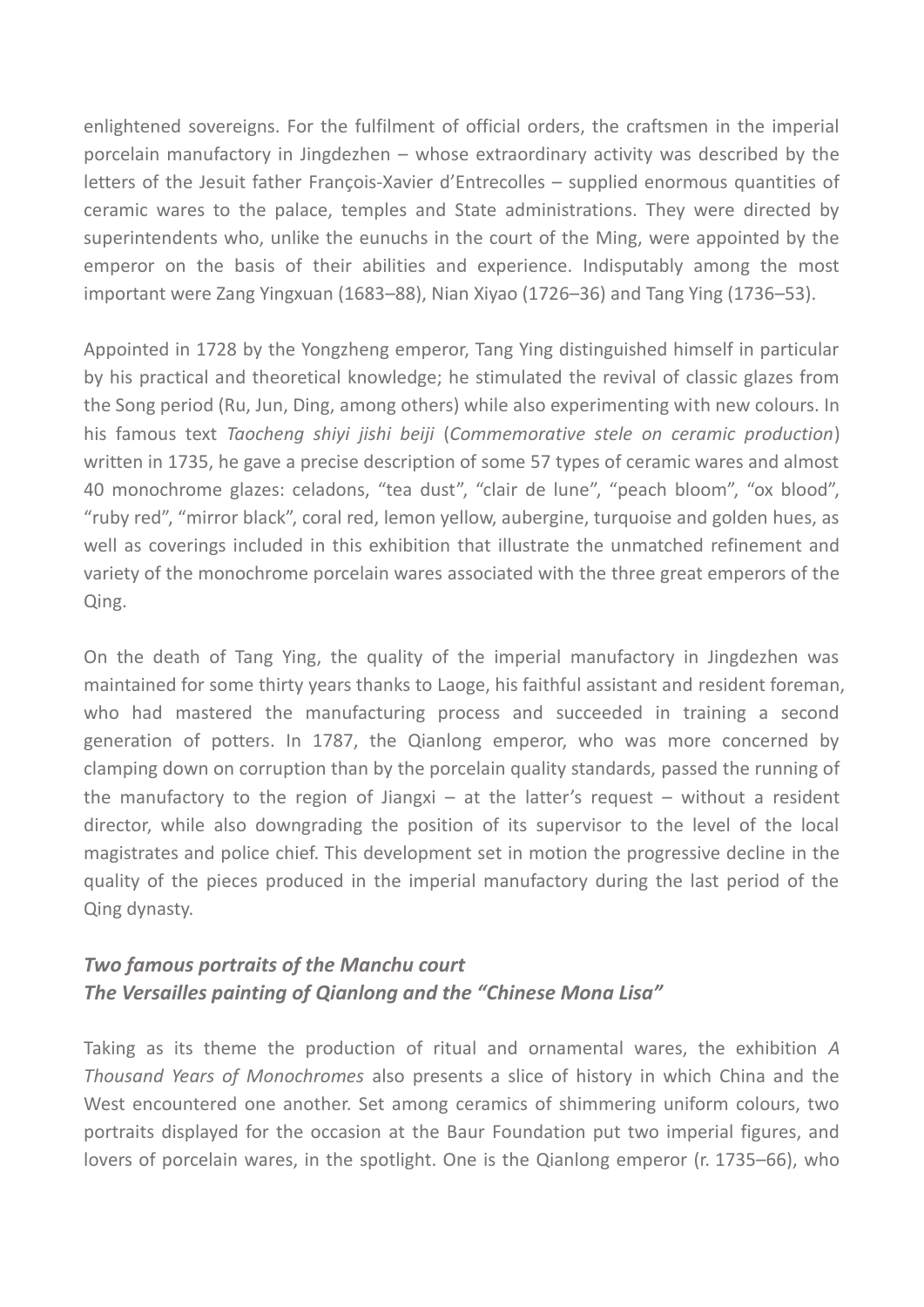was the principal client for these pieces as well as being a collector, and the other is of the concubine Ulanara (1718–1766), his second wife. Both the works of Western painters, they demonstrate the links that existed between China and Europe, France in particular. The existence of these portraits and the story they tell are yet another facet of the art world in 18th-century China.

An instance from the catalogue of ceramic wares, the portrait of Qianlong was executed on a porcelain plaque by the painter Charles-Eloi Asselin (1743–1804) in 1776. Taken from a watercolour (since lost) by Father Giuseppe Panzi (1734–post 1792), who succeeded Giuseppe Castiglione (1688–1766) as the Qing imperial painter, the plaque was produced by the French royal manufactory at Sèvres and displayed at the Palace of Versailles. The emperor is shown in a head-and-shoulders image wearing a fur cap topped by a large round pearl. The portrait is framed by a painted gold band adorned with Sinicizing motifs, and towards the bottom there is a fabulous Oriental bird. Made in France, the plaque demonstrates the skill of the artist in painting on porcelain and confirms the interest held by Louis XVI (r. 1775–93) in the Chinese empire.

The figure of Ulanara, on the other hand, is characteristic of the tradition of Chinese portraiture. Acquired by the musée des Beaux-Arts de Dole in 2001, it was painted in oils on paper in the mid-18th century by the French Jesuit priest Jean-Denis Attiret (1702–1768), who studied under and worked with Giuseppe Castiglione. The concubine who became an empress is shown wearing an otter-skin cap and earrings of Manchurian pearls. She is dressed in an imperial robe decorated with dragons on a yellow background, a symbol of power. Ulanara's intense gaze and the mystery surrounding the creation of this work have earned it the epithet "Chinese Mona Lisa".

These paintings are evidence of the presence of Jesuit priests in the Chinese court, many of whom contributed to spreading awareness of Chinese culture in Europe, but they also promoted the arts and sciences of the West in the Chinese empire. Western influence had a positive consequence on ceramic production when China began using enamels imported from Europe, allowing its craftsmen to learn new methods. The Jesuit father François-Xavier d'Entrecolles (1664–1741) was received in Jingdezhen between 1712 and 1722, when he visited the most important imperial kilns used to produce ceramics. He took the time to learn the secrets of their production, which he transmits to Europe. This was the background against which Jean-Denis Attiret and Giuseppe Panzi worked in the emperor's service. Their works exemplify the use of Western watercolours and oils in Chinese painting, techniques that were unknown in China until the arrival of the first Jesuit painters in the imperial court. However, in addition to these techniques, they provide confirmation of the innovation introduced originally by Giuseppe Castiglione to Chinese portraiture, the initiator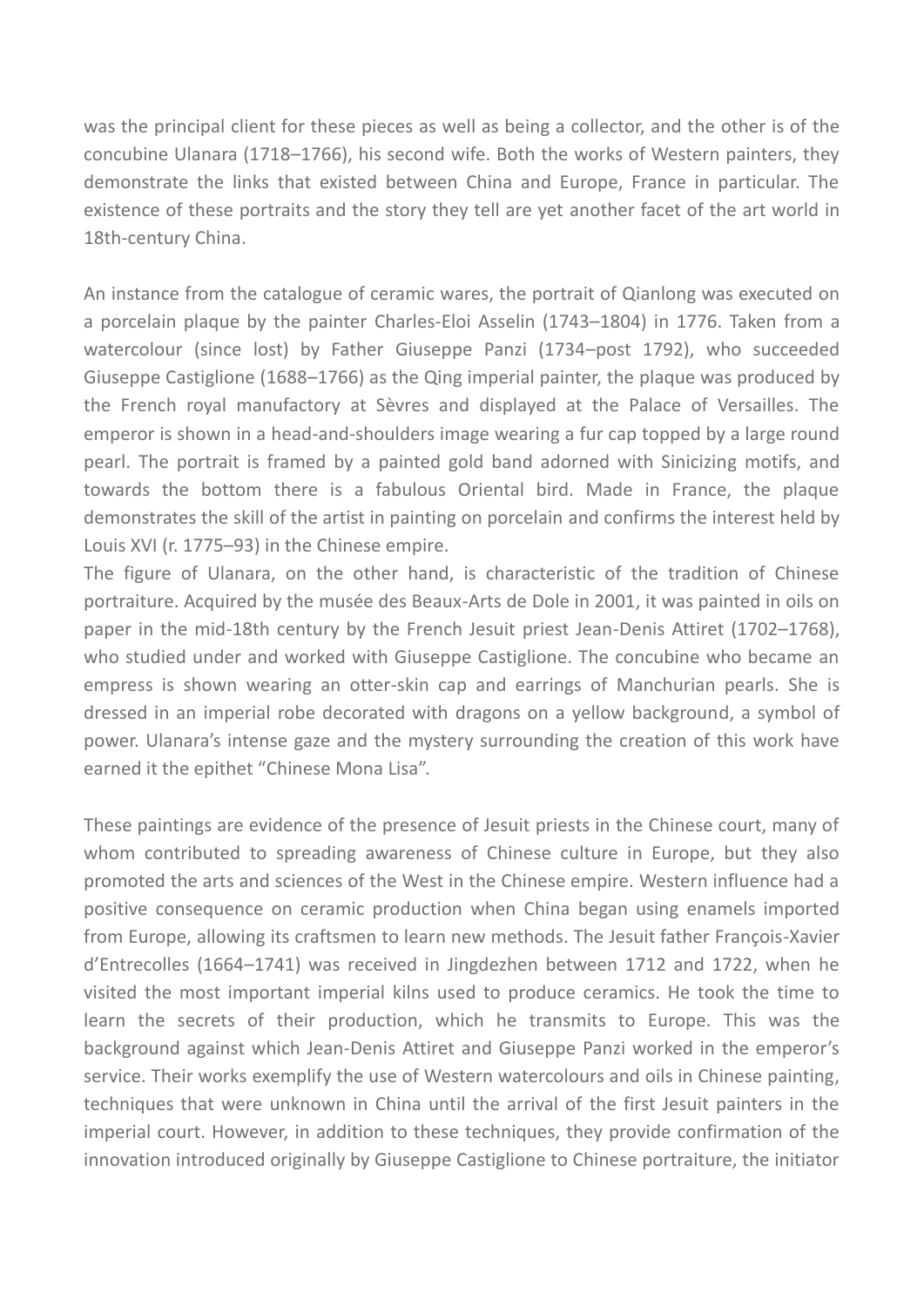of the style that combined Western and Chinese painting practices. Stylistically, the portraits of Qianlong and his second wife are differentiated from Chinese painted portraits by their emphasis on realism, which is reflected in the care devoted to the depiction of the costumes and the representation of light and shadow, but most of all in the strikingly natural modelling of the pair's faces. These very particular portraits speak to us of the encounter between painters from the land of the Enlightenment and the Middle Empire.

#### *From minerals to imperial colours*

In the last display cases in the exhibition, Qing-dynasty porcelain wares are seen with minerals generously lent by the Muséum d'histoire naturelle de Genève. Given the variety and limitless delicacy of the colours of Chinese imperial wares, we felt an illustration should be made of the process by which the beauty of the raw ingredient – here minerals in the form of metal oxides – is transformed into monochrome coverings. The importance of the knowledge and experience of the craftsmen to the creation of colourings to satisfy the imperial orders is made all the more apparent.

On a technical level, monochrome glazes, which are made from mineral pigments, are distinguished by the temperature at which they are fired, which is required for them to achieve their colour. They are divided into high-temperature glazes (over 1200°C), medium-temperature glazes (950–1100°C) and low-temperature enamels (less than 800°C).

The glazes can be coloured by the addition of metal oxides like iron, copper, cobalt, manganese and antimony. Unlike underglaze decorations applied on a porous body, enamels are applied on top of a smooth glaze. During the 18th century, the Jesuits at the imperial court passed the secrets of pink and white enamels to the Chinese. Stimulated by the use of colloidal gold, pink enamel joined the palette of colours in painted ceramic decorations.

In the "reduction" firing process, which has the purpose of reducing the oxygen content in the firing chamber to a minimum, the atmosphere absorbs the oxygen contained in the ceramics, principally the metal oxides in the glaze. The oxides are reduced to an oxygen-free state that result, in the case of iron oxide, in colours verging on blue, green or grey, and of copper, on red. In an "oxidation" firing process, the opposite occurs: iron oxides turn brown or red, and copper takes on a green hue.